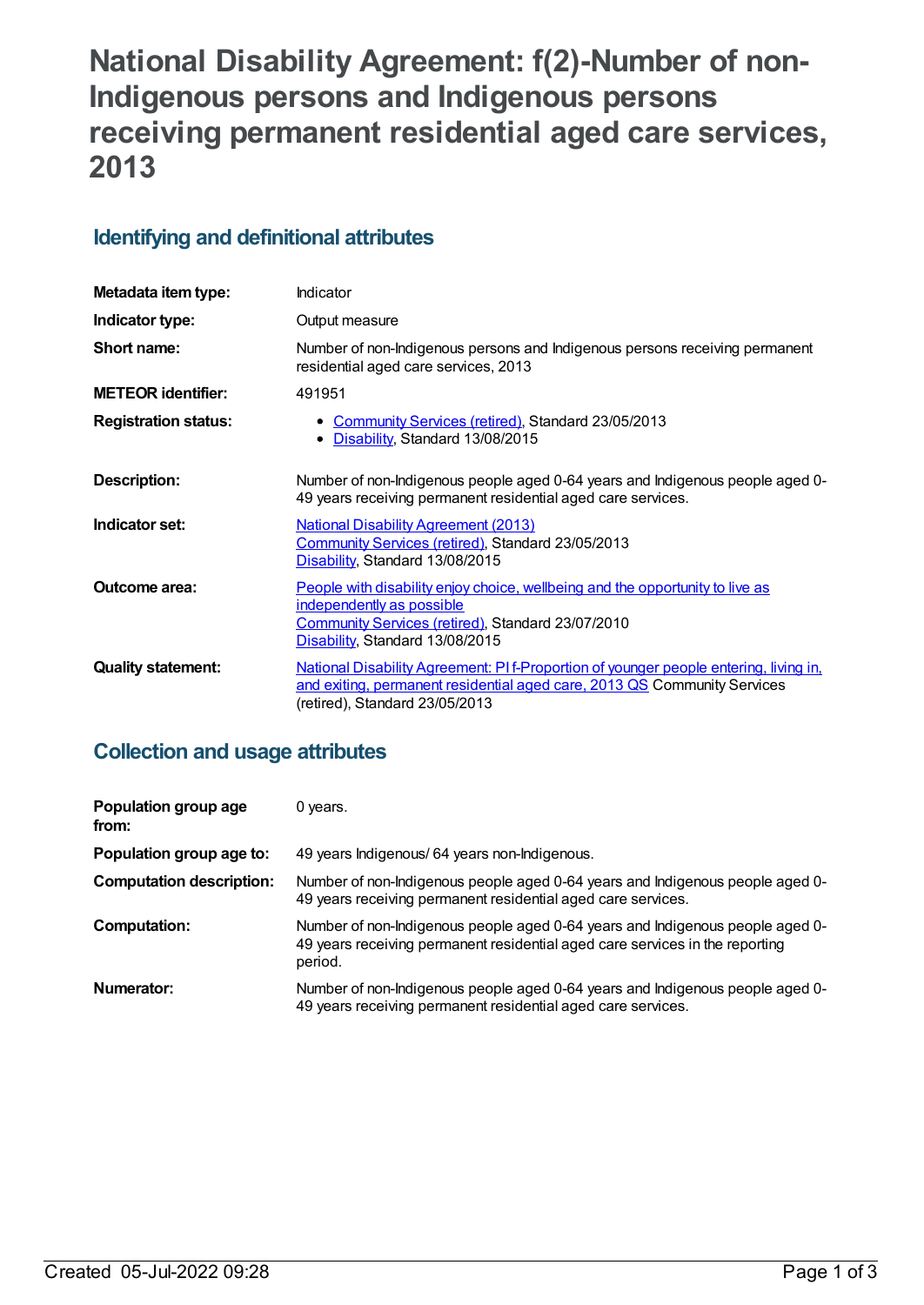| Numerator data elements:                | -Data Element / Data Set                                                                                                            |
|-----------------------------------------|-------------------------------------------------------------------------------------------------------------------------------------|
|                                         | Data Element                                                                                                                        |
|                                         | 'Receiving permanent residential aged care services' indicator                                                                      |
|                                         | Data Source                                                                                                                         |
|                                         | Australian Government Department of Health and Ageing's Ageing and Aged<br>Care data warehouse                                      |
|                                         | Data Element / Data Set-                                                                                                            |
|                                         | Person-Indigenous status, code N                                                                                                    |
|                                         | Data Source                                                                                                                         |
|                                         | Australian Government Department of Health and Ageing's Ageing and Aged<br>Care data warehouse                                      |
|                                         | Data Element / Data Set-                                                                                                            |
|                                         | Person-age, total years N[NN]                                                                                                       |
|                                         | <b>Data Source</b>                                                                                                                  |
|                                         | Australian Government Department of Health and Ageing's Ageing and Aged                                                             |
|                                         | Care data warehouse                                                                                                                 |
| Denominator:                            |                                                                                                                                     |
| Disaggregation:                         | • (Non-Indigenous) State/Territory by age group (0-49 years, 50-64 years and<br>total 0-64 years)<br>• (Indigenous) State/Territory |
| <b>Disaggregation data</b><br>elements: | <b>Data Element / Data Set-</b>                                                                                                     |
|                                         | Person-Australian state/territory identifier, code N                                                                                |
|                                         | Data Source                                                                                                                         |
|                                         | Australian Government Department of Health and Ageing's Ageing and Aged<br>Care data warehouse                                      |
|                                         | Data Element / Data Set-                                                                                                            |
|                                         | Person-Indigenous status, code N                                                                                                    |
|                                         | Data Source                                                                                                                         |
|                                         | <b>Australian Government Department of Health and Ageing's Ageing and Aged</b><br>Care data warehouse                               |
|                                         | Data Element / Data Set-                                                                                                            |
|                                         | Person-age, total years N[NN]                                                                                                       |
|                                         | Data Source                                                                                                                         |
|                                         | Australian Government Department of Health and Ageing's Ageing and Aged<br>Care data warehouse                                      |

# **Representational attributes**